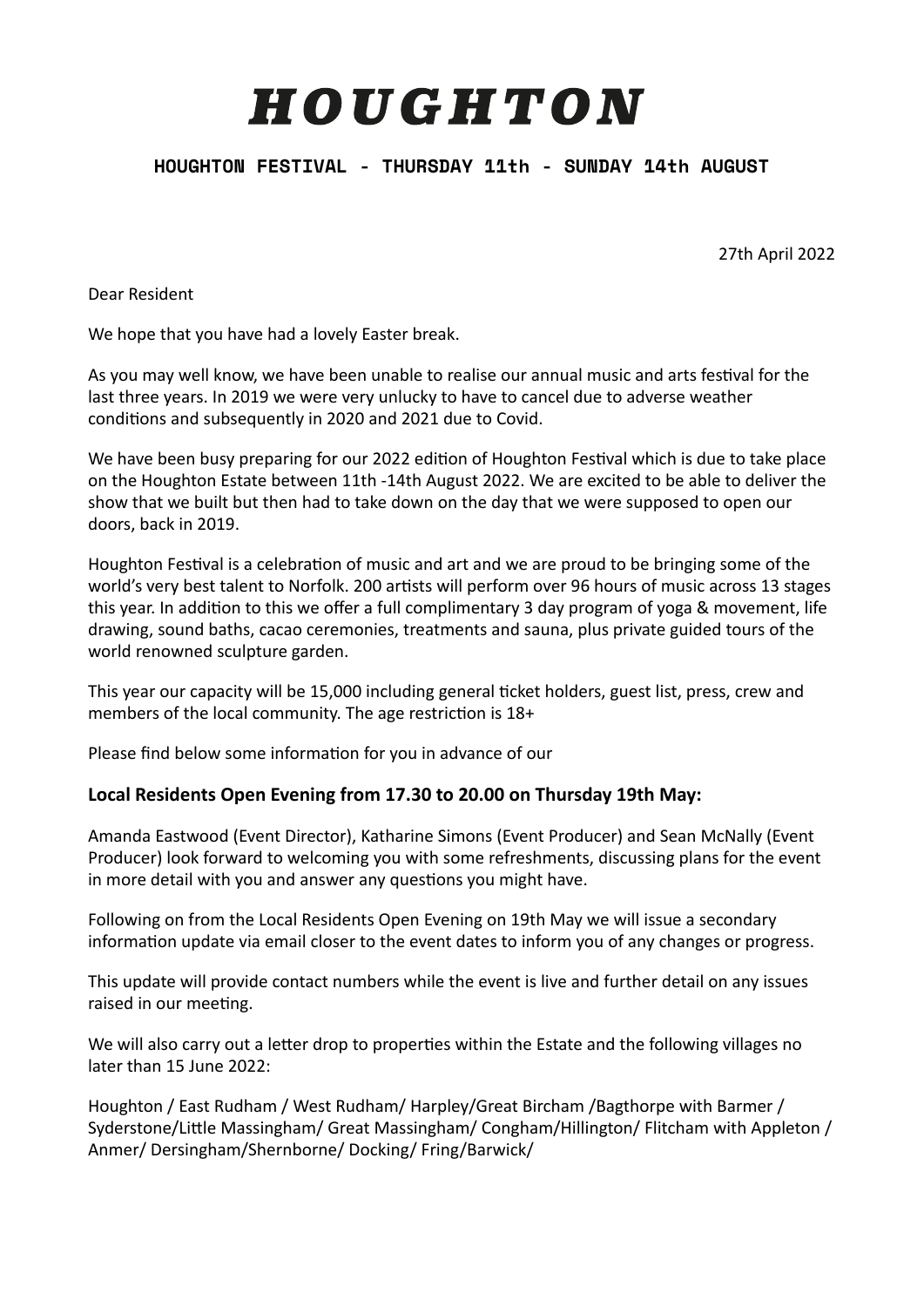If you are a direct resident of the Estate or an Estate employee, the Estate Office will keep you up to date on everything you need to know regarding day-to-day Estate access, event access and contact numbers, etc.

### **Key dates and times:**

Houghton festival production will begin moving onto the Houghton Estate from 20th July 2022 and moving out by 20th August 2022.

Houghton festival customer arrivals will be spread across Thursday 11th August, Friday 12th August and Saturday 13th August and departures across Sunday 14th August and Monday15th August. 

Licensed entertainment will cease no later than 02:00 on Friday (Thursday night / Friday morning), from Friday 10am the music will start and will continue for 24 hours throughout Friday, Saturday and will end no later than 03.00 on Monday morning). Of all the stages, four will run for 24 hours per day and these are mostly enclosed.

Control measures to minimise local disruption

- Working closely with the Council and Safety Advisor Group
- 24/7 sound management portal so you can report and monitor our response to any sound issues experienced.
- 24/7 residents hotline so you can talk to us any time while the show is live.
- Signage will be deployed to direct all traffic to the appropriate gate.
- All contractors will have contact number for the Site Office.
- Working days during build and break will be restricted to  $08:00 \text{ to } 20:00$
- A professional event Security company will be providing security services on and around the site.
- A professional event Traffic Management company will be delivering a robust Traffic Management system to ensure local roads remain free flowing.
- Our litter picking team will do a sweep through the site and its surrounding area following the event.

#### **Communications**

You can contact us year-round by emailing info@houghtonfestival.co.uk

We will have a dedicated website page for Local Residents up and running over the next few weeks: 

https:/houghtonfestival.co.uk/local-residents.

We will keep this page up to date with useful information for you to access throughout the year.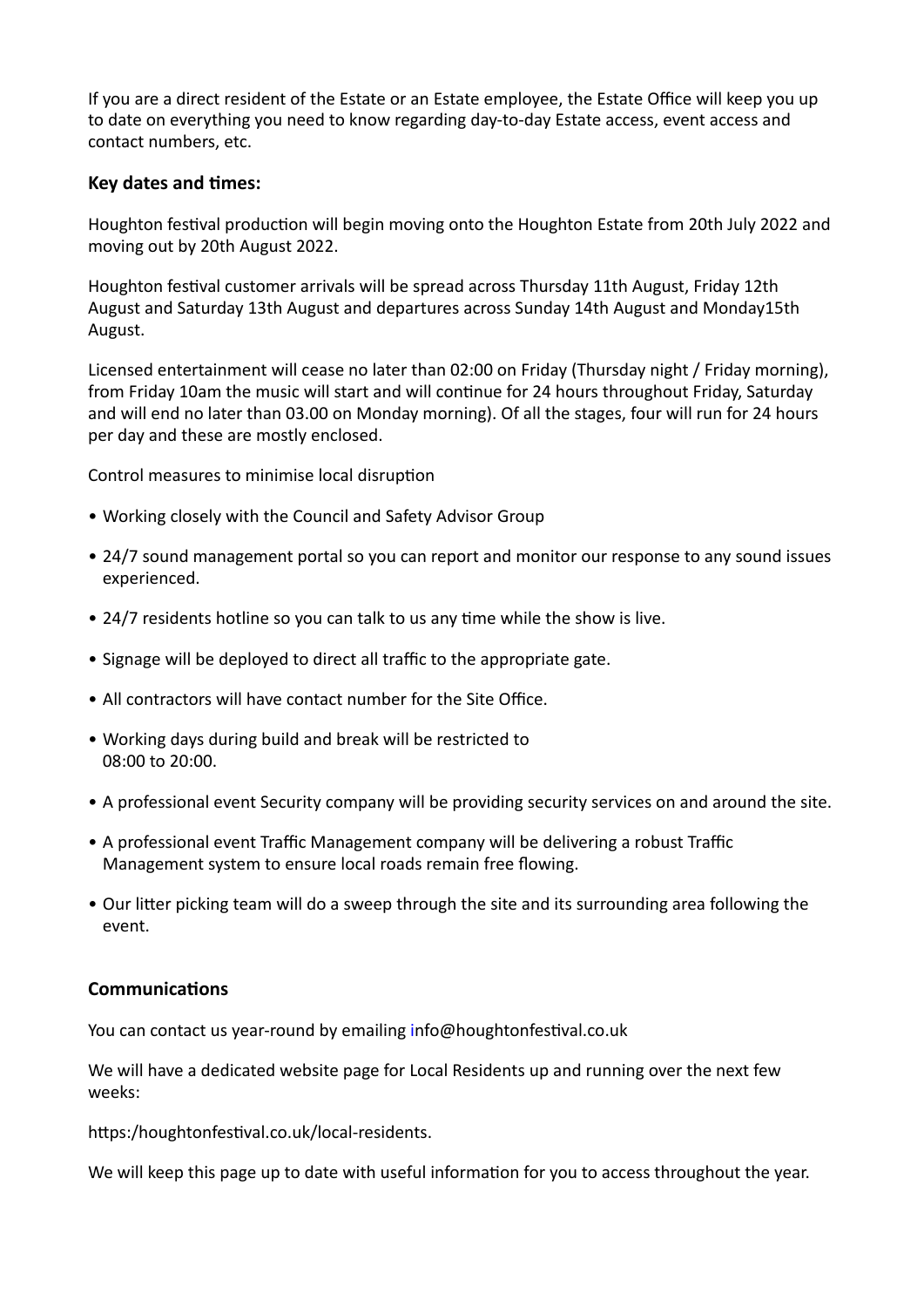# Sound management:

We have appointed Gareth Hance of Electric Star to manage and consult on the sound propagation of the event.

Gareth has been working closely with our audio suppliers to ensure effective sound containment via audio and arena designs.

A hotline and online portal will be operational 24/7 while the show is live. Any concerns will be dealt with by Gareth and his team. Contact numbers and a link for the portal will be shared closer to the event dates.

# **Highways**

Traffic flow will be closely monitored by our Traffic Management team - The Last Mile, to ensure that event traffic is processed swiftly and efficiently, and contingency measures outlined below will be available:

- Contingency traffic stacking space with the capability to take vehicles off the public highway.
- Modifiable external signage, the directional arrows can be amended to utilise contingency routes swiftly as required.
- A roaming security team who can be dispatched to deal with any traffic flow problems on site.
- A dedicated 'responder' vehicle that can be deployed to assess traffic off-site.
- A Head of Traffic, who will have direct contact with the on ground team and the festival's event control to monitor the festival traffic entrance.

# **Local community**

We would love to hear from local communities to understand better how we can leave a positive impact on our surroundings. We welcome any suggestions for how we might be able to work with local businesses or charities to benefit the local area

# **Local Resident Tickets**

All residents of the following villages are eligible for a £35 day pass or £100 full weekend (4 day) pass 'Local Resident Ticket' to be purchased in advance of the event:

East Rudham / West Rudham/ Harpley/Great Bircham /Bagthorpe with Barmer / Syderstone/Little Massingham/ Great Massingham/ Congham/Hillington/ Fitcham with Appleton / Anmer/ Dersingham/Shernborne / Docking/ Fring/Barwick/

Tickets will allow holders access to the event and a free car parking pass will be made available at point of purchase. There will be no limit to the number of tickets per household. However, every ticket holder must be able to provide proof of address and matching photo.

The ticket link will be issued for eligible households after you have submitted your details with us wither at the opening evening or by contacting us via info@houghtonfestival.co.uk and presenting us with your documents.